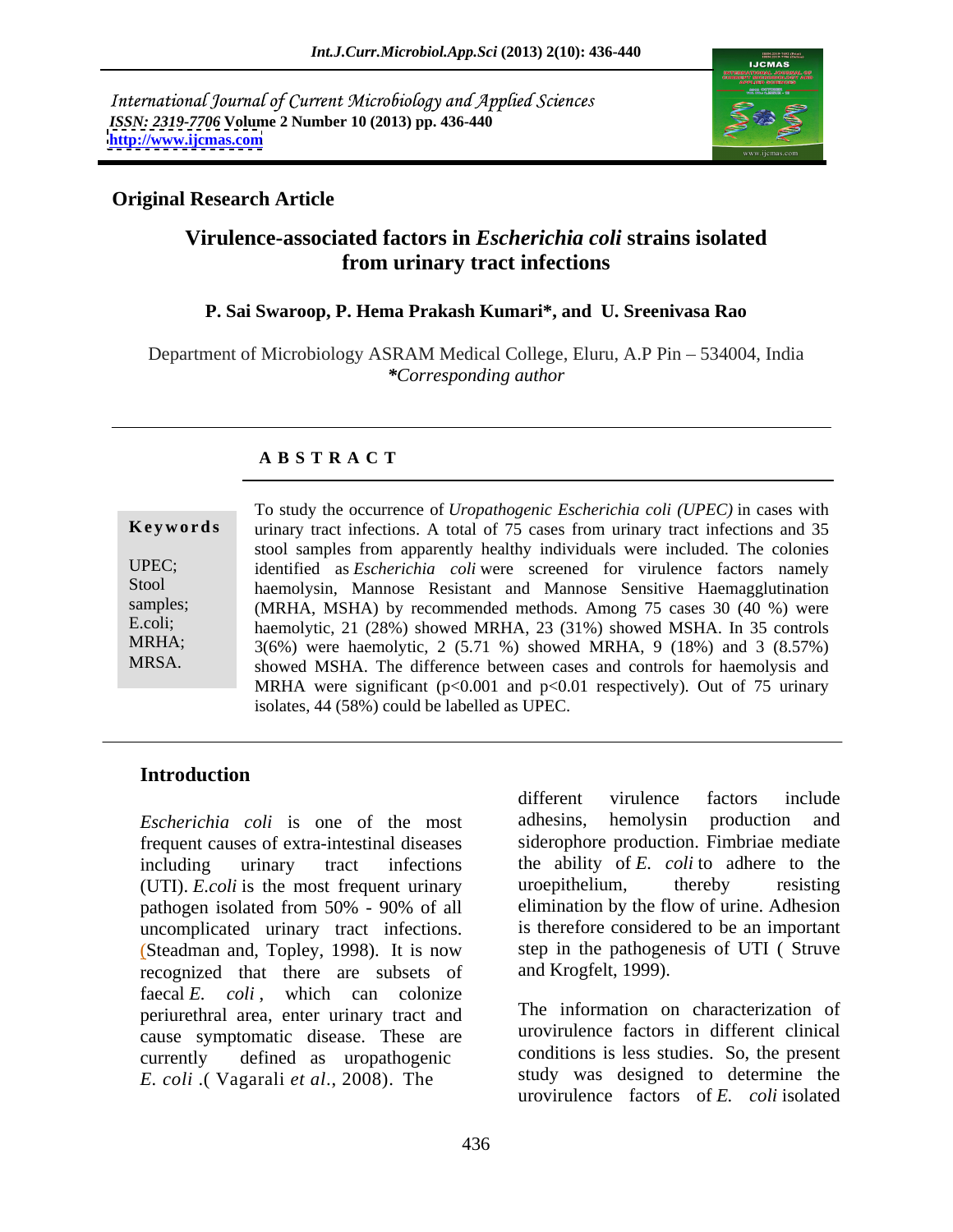antimicrobial susceptibility pattern. Set of test in which a drop of 2% w/v d-

Department of Microbiology, ASRAM group human RBC in the presence of 2% Medical college, Eluru. Seventy five mannose. Escherichia coli strains isolated from urine samples and 35 faecal isolates were **Hemolysin assay** studied for the detection of virulence markers of *E. coli*. *Identification of E. coli was based on biochemical properties.* The a most hemolytic E. coli isolates is known isolates were maintained by inoculating as alpha haemolysin (Cavalieri *et al.*, isolates were maintained by inoculating as alpha haemolysin (Cavalieri *et al.*, nutrient agar butts and stored at room 1984). All Escherichia coli isolates were nutrient agar butts and stored at room 1984). All Escherichia coli isolates were temperature and tested for inoculated on to 5% sheep blood agar haemagglutination and Hemolysin plates and incubated overnight. Presence

## **Haemagglutination assay**

The haemagglutination was detected by clumping of erythrocytes by fimbriae of bacteria in the presence of d-mannose. This test was carried out as per the direct bacterial haemagglutination test - slide method and mannose-sensitive and cases and ou yis in cases. mannose-resistant haemagglutination tests<br>
Among various clinical entities, 30 cases<br>  $\frac{10000 \times 10000}{10000 \times 100000}$ (Duguid *et al*., 1979). The strains of *E. coli* were inoculated into 1% nutrient broth and incubated at 37 °C for 48 hours for full fimbriation. A panel of red blood cells was human (blood group 'O'). The red blood cells were then washed thrice in normal saline and made up to a 3% suspension in fresh saline. They were used immediately or within a week when stored at 3-5 °C. The slide haemagglutination test was carried out on a multiple-concavity slide. One drop of the RBC suspension was added to a drop of the broth culture and slide was rocked to and fro at room temperature for 5 minutes. Presence of clumping was taken as positive for haemagglutination. Mannose-sensitive positive positive positive positive positive positive and  $2(3.71\%)$  were haemagglutination was detected by the

from the patients of UTI and to study their absence of haemagglutination in a parallel **Materials and Methods** drop of broth culture. Mannose-resistant The study was conducted in the presence of haemagglutination of 3% 'O'<br>Department of Microbiology ASRAM group human RBC in the presence of 2% set of test in which a drop of 2% w/v d mannose was added to the red cells and a haemagglutination was detected by the presence of haemagglutination of 3% 'O' group human RBC in the presence of 2% mannose.

## **Hemolysin assay**

production. of zone of emolysis around each colony is The cytolytic protein toxin secreted by most hemolytic *E. coli* isolates is known as alpha haemolysin (Cavalieri *et al*., 1984). All Escherichia coli isolates were estimated to produce hemolysin.

# **Result and Discussion**

There is a preponderance of females (57.33%) when compared to males  $(42.66\%)$  in this study.  $0 - 19$  yrs 11 cases. 20 - 39 yrs 21 cases,  $40 - 59$  yrs 24 cases and  $> 60$  yrs 19 cases.

 Among various clinical entities, <sup>30</sup> cases presented with lower UTI (40%), 20 cases with asymptomatic bacteriuria (26.6%) and 15 with Pyelonephritis (20%) and the rest 10 cases are UTI associated with renal calculi (13.33%).

Virulence markers of UPEC obtained in cases and controls are as follows, among 75 cases tested 44 (58.6 %) were positive haemagglutination virulence markers and 40% were positive for hemolysin marker. Out of 25 controls, 5 (20%) were positive for haemagglutination marker and 2 (8%) positive for hemolysin marker. (Out of 35 controls, 5 (14.28%) were positive for haemagglutination marker and 2(5.71%) were

.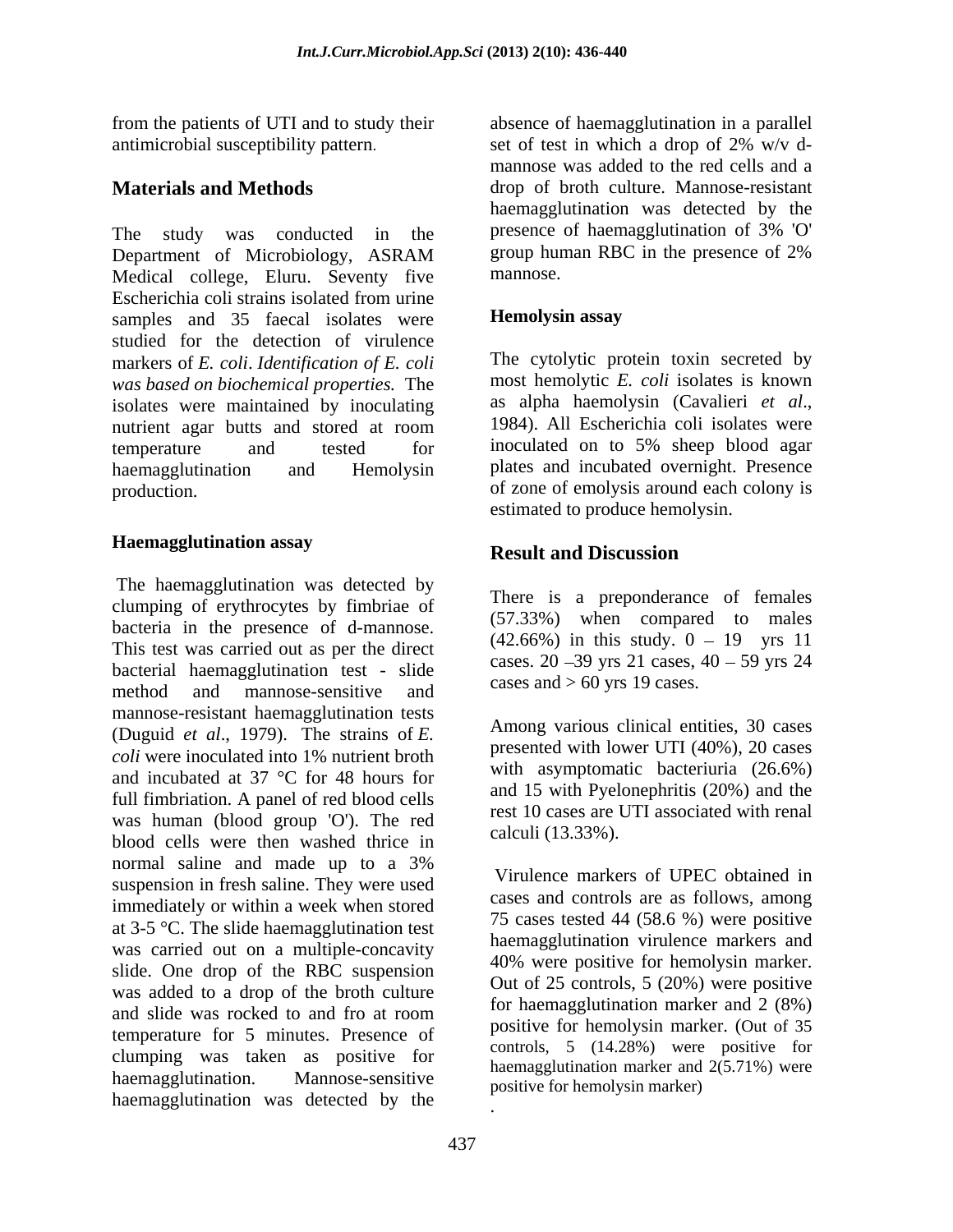Among the total isolates tested, the most Haemagglutination (MSHA) 23 (31%) and Mannose Resistant Haemagglutination 21

Haemolysin was 2 (8%), MSHA 3 (12%)

Occurrence of uropathogenic virulence factors was 53% (8/15 cases) in pyelonephritis cases, 40% (4/ 10 cases) in

18(23.33%), Ceftazidime 8(10%) and

uropathogenic *E. coli* is receiving 2003). *E. coli* express several surface some of them Cytotoxic peculiar to the value  $< 0.0001$ . strains causing UTIs. Hence it is important to identify UPEC from non UPEC isolates

virulence factors ranged from 40%

common virulent marker is Haemolysin 30 in cases when compared to controls (40 %) followed by Mannose Sensitive showing a positive association with UPEC (hemolysin) to 58% (haemagglutination) than in non UPEC.

(28%). Occurrence of multiple virulence factors In control group, the occurrence of Pyelonephritis cases and complicated UTI and MRHA 2 (8%) shown in Table 1. with multiple virulence factors when markers in UPEC was shown in table 2. Raksha also showed a positive association The association of multiple virulence of virulence factors with uropathogenic observed. Its been observed that with renal calculi were more associated compared to non complicated lower UTIs. Studies conducted by MA vagarali and R Escherichia coli than in non UPEC strains.

UTI with renal calculi and 27% (8/30 The cytolytic protein toxin secreted by cases) in lower UTI cases and the rest 6 % most hemolytic E. coli as hemolysin. E. (2 / 20 cases) in asymptomatic UTI cases. coli also produces cell associated lysin on Of the total 75 Uropathogenic *Escherichia*  clear zone of hemolysis (Smith, 1963). In *coli* tested for antibiotic susceptibility, the this present study there was high maximum susceptibility was shown to production of hemolysin in cases when Imipenem 70(93.30%) followed by compared to controls and the difference is Amikacin 68 (90.66%), Nitrofurantoin highly significant (p <0.0001). This was 60(80%), Cotrimoxazole 45 (60%), similar to studies conducted by Prabath *et*  ceftriaxone 25(33.33%), Ciprofloxacin *al*., (2010) and R Rashmi *et al*., (2003). The cytolytic protein toxin secreted by most hemolytic *E. coli* as hemolysin. E. blood agar plates and hemolysin causes

Amoxyclav 5(6.66%) (Table 3). Haemagglutination is mediated by P Considering high degree of morbidity and FIC , Dr fimbriae. Thus MRHA positive mortality due to UTIs the subject of strains can be considered UPEC most increasing attention (Raksha and srinivasa, this study there was higher association of structures and secrete protein molecules controls and statistically significant with p fimbriae (Duguid *et al*., 1979) and also X, likely having P fimbriae (Jonson, 1991). In MRHA in cases when compared to value  $< 0.0001$ .

in urinary samples (Steadman and Topley, E. coli strains is due to type 1 fimbriae<br>
(Johnson *et al.*, 1987). Studies on MSHA<br>
in association with clinical disease are<br>
In our study it's observed that presence of inadequat Mannose-sensitive adherence mediated by E. coli strains is due to type 1 fimbriae (Johnson *et al*., 1987). Studies on MSHA in association with clinical disease are inadequate. In our study MSHA were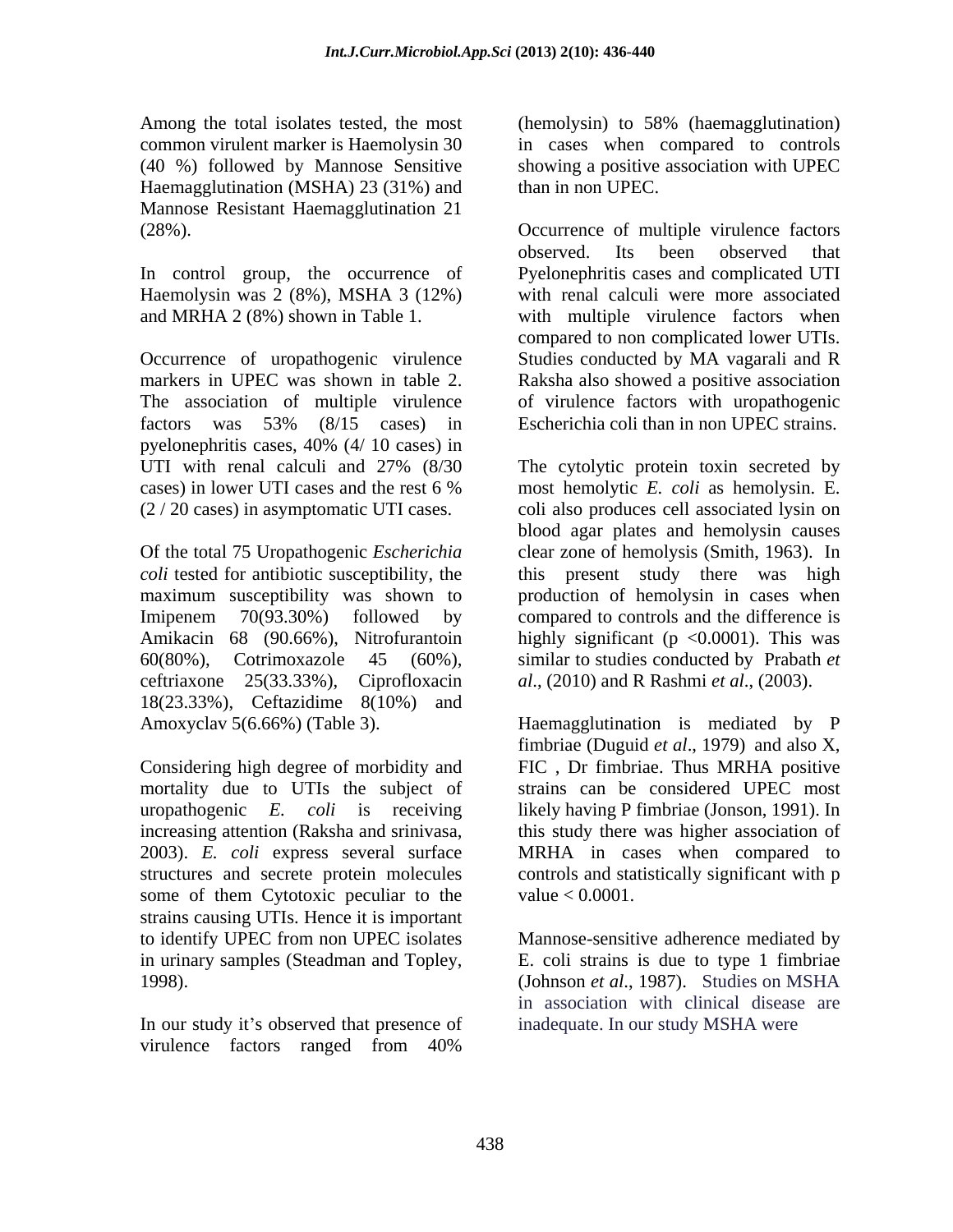| S. No | Virulence markers     | Cases    | Controls   | P value            |
|-------|-----------------------|----------|------------|--------------------|
|       |                       | $(n=75)$ | $(n=35)$   |                    |
|       | Haemolysin            | 30(40%   | $2(5.7\%)$ | Highly significant |
|       | production            |          |            | p<0.000299(<0.001) |
|       | Haemagglutination     |          |            | Highly significant |
|       | activity              |          |            | p<0.000195(<0.001) |
|       | <b>MRHA</b>           | 21 (28%) | $2(5.7\%)$ |                    |
|       | $^{\circ}$ MSHA       | 23 (31%) | $3(8.5\%)$ |                    |
|       | NO HA<br>$\mathbf{v}$ | 31 (41%) | 30(85.7%)  |                    |

**Table.1** virulence markers in uropathogenic *Escherichia coli*

# **Table.2** Correlation of virulence markers

| Virulence markers  | Cases                                    | Controls |
|--------------------|------------------------------------------|----------|
| One marker         |                                          |          |
| Lytic strains      | 22                                       |          |
| <b>MRHA</b>        | 15                                       |          |
| ${\rm MSHA}$       | $\bigcap$ 1<br>$\angle$                  |          |
|                    |                                          |          |
|                    |                                          |          |
| <b>Two markers</b> |                                          |          |
| Lytic + MRHA       | <u>ь</u>                                 |          |
| Lytic + MSHA       |                                          |          |
| Total              | $\cap$<br>$\rightarrow$<br>$\sim$ $\sim$ |          |

**Table.3** Antibiotic susceptibility testing of uropathogenic *Escherichia coli*

| Antibiotic                           | No sensitive | Percentage |
|--------------------------------------|--------------|------------|
|                                      |              |            |
| Imepenam (10mcg)                     | 70           | 93.3%      |
| Amikacin (10mcg)                     | 68           | 90.66%     |
| Nitrofurantoin<br>$(100 \text{mcg})$ | 60           | 80%        |
| Cotrimaxozole (25 mcg)               | 45           | 60%        |
| Ceftriaxone (30 mcg)                 | 25           | 33.33%     |
| Ciprofloxacin (5 mcg)                | 18           | 23.30%     |
| Ceftazidime (30 mcg)                 | 8            | 10%        |
| Amoxyclav (30 mcg)                   |              | $6.66\%$   |